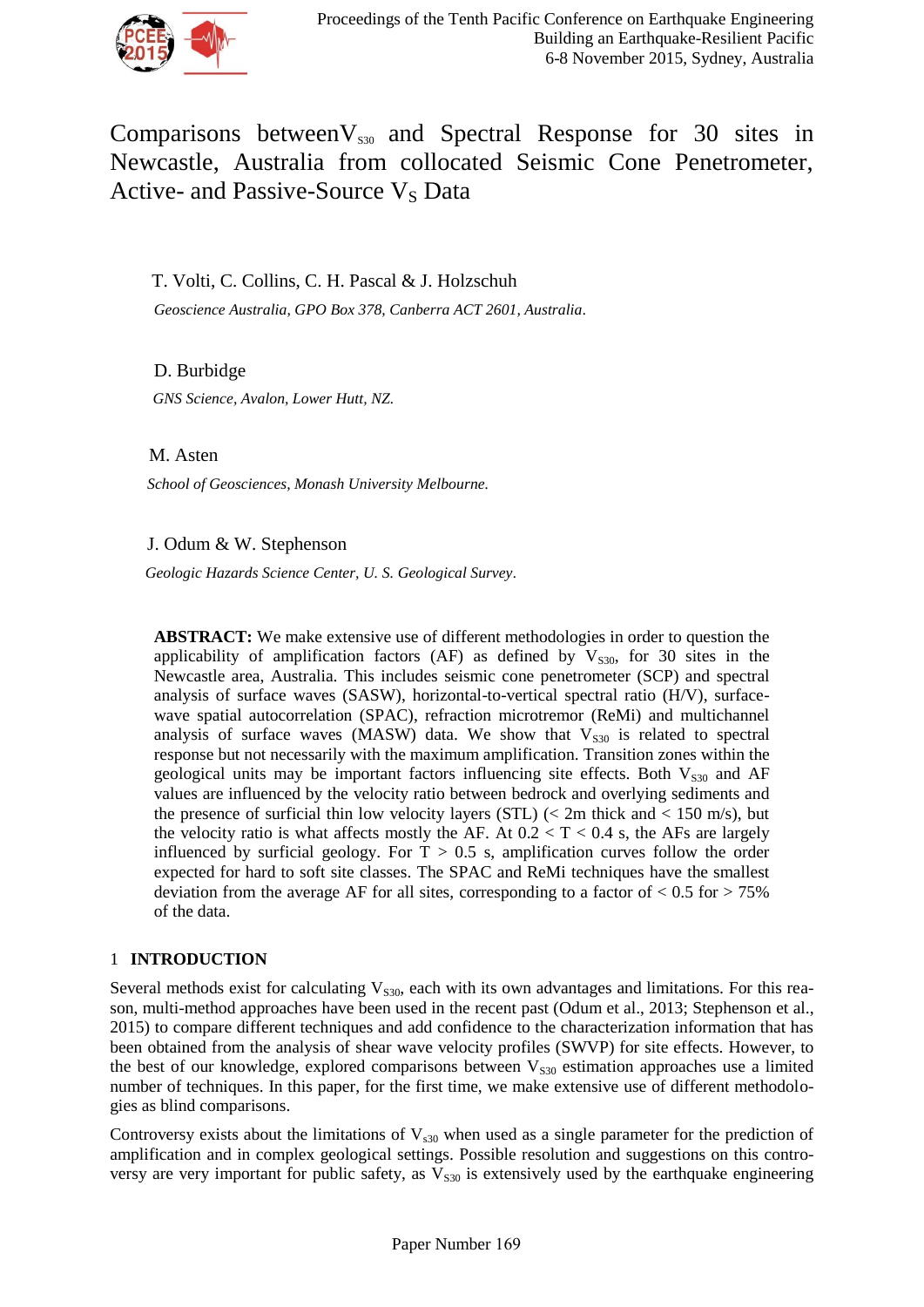community. In order to address the above problems a dataset of  $V<sub>S30</sub>$  measurements was gathered and assessed for the Newcastle area, NSW, Australia. The 1989 Newcastle earthquake, while registering a M<sup>L</sup> 5.6, killed thirteen people and caused extensive damage to residential and commercial buildings, particularly unreinforced masonry structures.

Depending on the type of wave source used,  $V_{S30}$  can be measured by active methods, such as spectral analysis of surface waves, (SASW) (Nazarian et al., 1983), and multichannel analysis of surface waves (MASW) (Park et al., 1999) and body-wave reflection/refraction (Williams et al., 2005) or passive methods such as reflection microtremor (ReMi) (Louie, 2001), passive MASW (Park et al., 2007) and spatial autocorrelation, (SPAC) (Aki, 1957; Horike, 1985, Asten, 2006) and the horizontal-to-vertical spectral ratio method (H/V) (Nakamura, 1989). What all the above techniques have in common is that they are non-invasive, inexpensive and use portable equipment, in contrast to boreholes or seismic cone penetrometer (SCP) which are environmentally invasive, expensive and have limited applicability to stiff or rock sites.

## 2 **FIELDWORK**

During 2012 and 2013, Geoscience Australia (GA) collaborated with Monash University (MU) and U.S Geological Survey (USGS) to study near-surface shear-wave velocities in and around the city of Newcastle. In March 2012, GA and MU jointly deployed micro-arrays for the acquisition of microtremor data for processing using the spatial autocorrelation (SPAC) method. These data were also processed using the multi-mode SPAC (MMSPAC) method (Asten, 2013), in which the vertical component microtremor wave-field is forward modelled by direct curve fitting in the spectral coherency domain, with observed H/V used qualitatively to assess goodness of fit with the model theoretical Rayleigh ellipticity. Henceforth, to distinguish between models from the two SPAC processing approaches, they will be referred as SPAC1 (using NA) and SPAC2 (MMSPAC), respectively.

In April 2013, MASW, P- and S-wave refraction and another set of microtremor data were acquired by GA. Active and passive data were processed by GA using the SeisImager (SeisImager/SWTM Manual, 2009) while the passive data were further processed by USGS using the SeisOpt®-ReMi<sup>™</sup> software. (Odum et al., 2013), with abbreviations M+PM (GA) and ReMi (USGS), respectively. Data from a total of 30 sites were collected during the two consecutive field campaigns. Past acquired spectral analysis of surface waves (SASW) data (Collins et al., 2006; Kayen et al., 2014) are also shown (Fig. 1). The selection of sites was based on near-surface materials associated with the regional geology (McPherson and Hall, 2013) and previous SCP data (Dhu and Jones, 2002; Crump, 2001).



*Figure 1.* Map of Newcastle area. Blue and yellow dots are site locations where new data was acquired during this study. Yellow stars denote sites where previous data was acquired using the SASW method. Inlet shows the location of the survey area (red square) in Australia.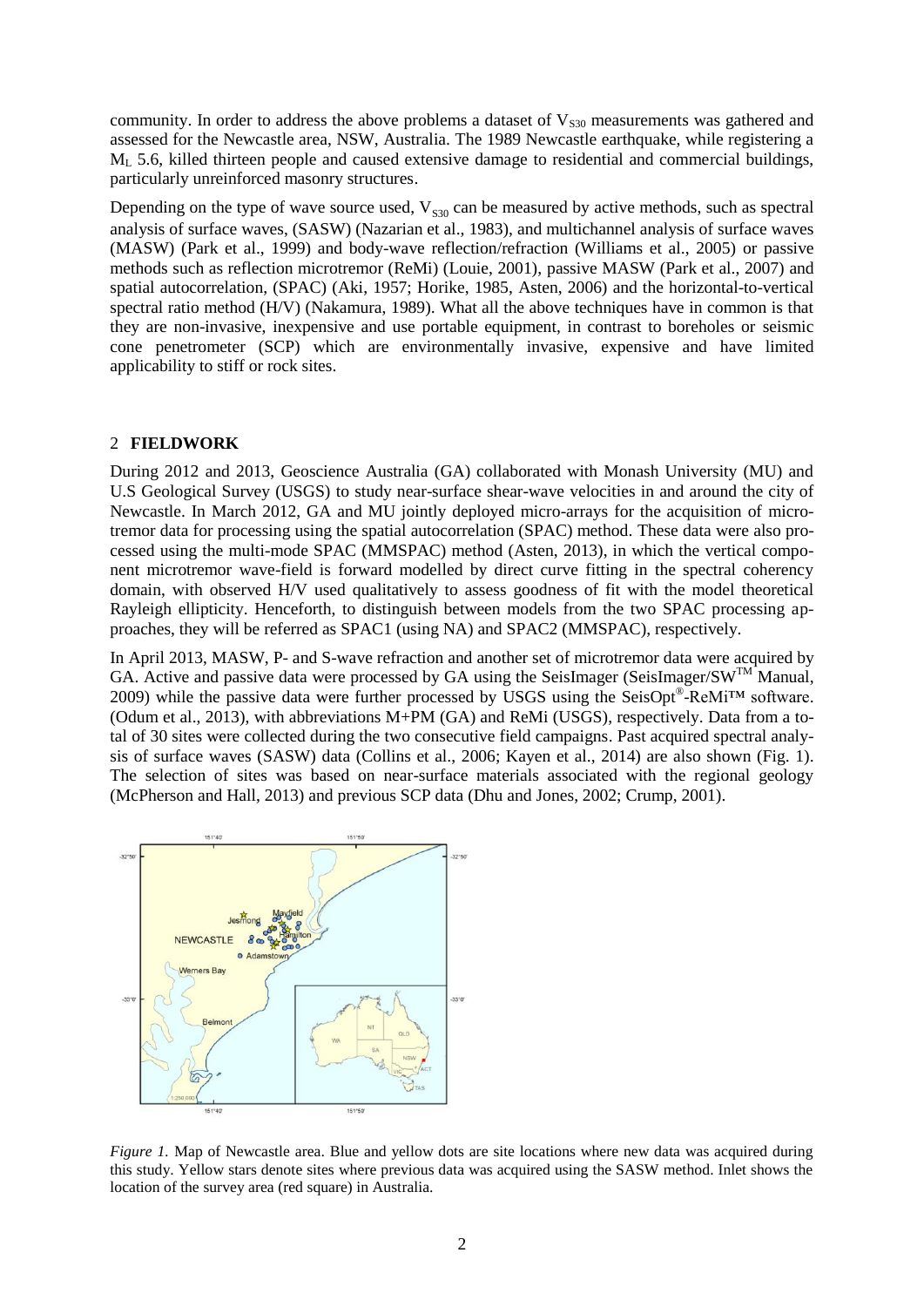The acquisition of SCPs in the Newcastle area is described in Crump,  $(2001)$ . A bedrock  $V_s$  value of 1700 m/s was assumed in all cases. Additional data from six sites (yellow stars) are from a collaborative project with the USGS that used the SASW method. The results from the SCP and SASW data acquisition projects were included in the comparative analysis presented in this paper.



*Figure 2. S*ite locations with respect to local geological conditions. Green: weathered rock. Light green: Silt and clay. Yellow: Sand overlying silt and clay. Orange: Silt and clay with interbedded sand. Red: Sand with interbedded silt and clay. Purple: Barrier island sand. Bedrock is of Permian-Triassic age.

## 3 **VS30 RESULTS**

 $V<sub>S30</sub>$  values and depth to bedrock for all methods are shown in Figure 3. The five site classes in Figure 2 are grouped into five blocks equally distributed along the x-axis and separated by dashed lines. The names of classes correspond to the colour map of the same figure.

Class 1 (left side of Fig.3a) represents relatively hard rock, whereas Class 5 (right) contains sites located on relatively softer soil.  $V_{S30}$  values decrease from ~700 m/s to ~200 m/s, corresponding to classes C-D from the NEHRP building code classification (Kayen et al., 2013). Bedrock depths increase from  $\sim$  5 m to a maximum of 50 m from left to right (Fig.3b).

Generally, M+PM and ReMi  $V<sub>s30</sub>$  values fall in between their corresponding SPAC results. The biggest scatter in  $V<sub>S30</sub>$  values is observed in Class 1. Bedrock depth for Class 1 is similar to Class 2. For Class 1, two reasons may be responsible for the scatter in  $V_{s30}$  values: the presence or absence of a surficial thin  $(\leq 2m)$  low velocity layer  $(\leq 150 \text{ m/s})$  (STL) for the majority of sites in Class 1, and the high bedrock velocity, both effects observed for the SPAC methods. The former can significantly lower the value of  $V<sub>S30</sub>$ , while the latter increase it.

Class 5, which is the softest and probably the most important from the point of view of seismic hazard, shows the best agreement between methods in  $V_{S30}$  value. Note that the average depth to bedrock, regardless of method, decreases significantly for all other sites, which are located westwards and subsequently covered by thinner layers of sediments.

Bedrock depth estimates increase with the progressively softer site classes. For the majority of sites, the M+PM method resulted in profiles with smaller velocity contrasts compared with the other methods and therefore  $V<sub>S30</sub>$  values remained low (Fig.3a).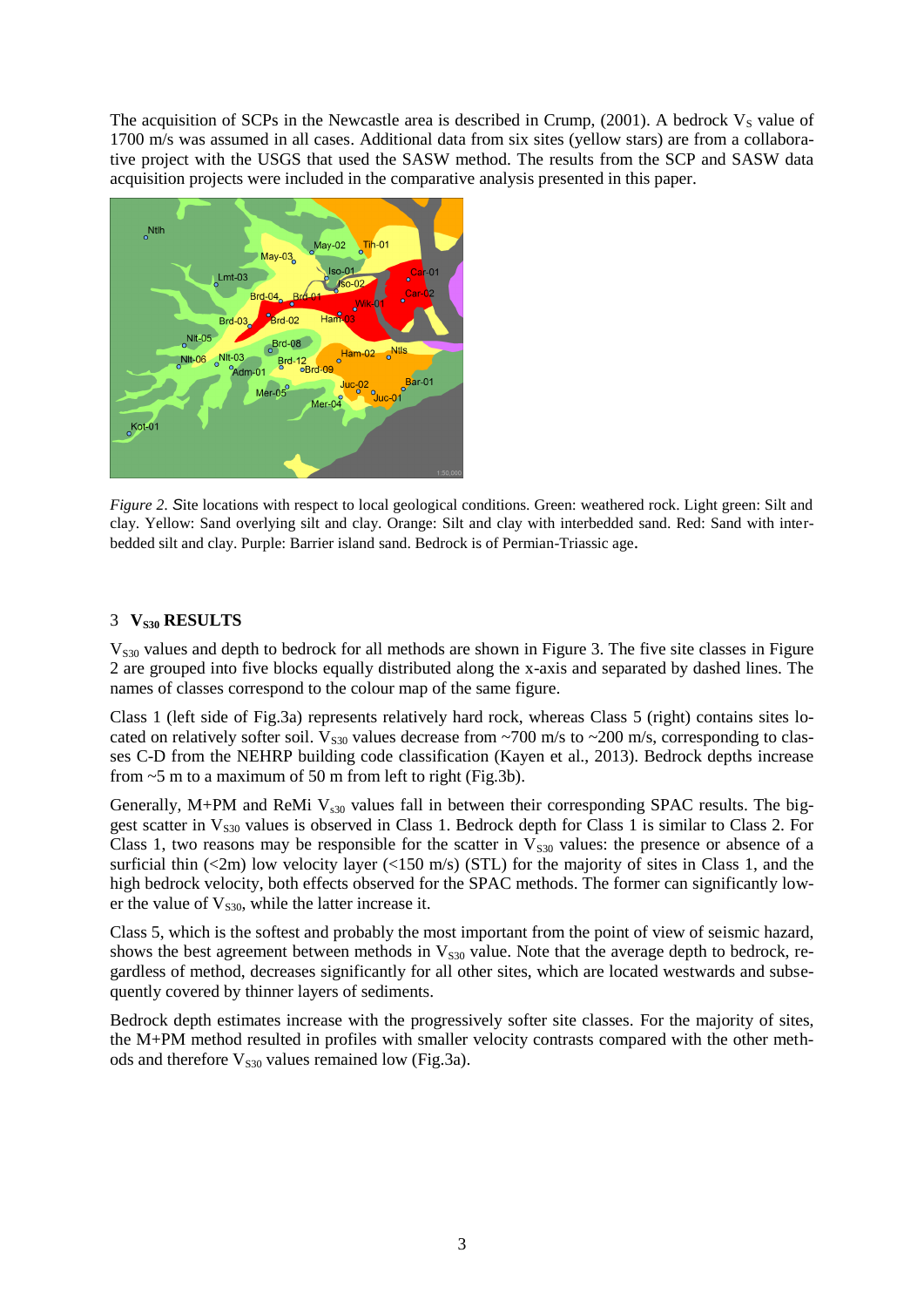

*Figure 3.* For all methods used (a)  $V_{\text{S30}}$  vs site class (b) Bedrock depth vs site class. Site classes as seen in Fig.2: 1- Green: Weathered rock. 2- Light Green: Silt and clay over weathered rock. 3- Yellow: Thin sand over silt and clay. 4- Orange: Silt and clay with interbedded sand. 5- Red: Sand with interbedded silt and clay. Letters in square brackets denote the corresponding site class in the NEHRC system. A regression line is fitted to the data (dotted blue line). Black lines emphasize the direction of change.

STLs were modelled for sites ADM01, BRD03, BRD04, BRD08, BRD12, HAM02, HAM03, ISO02, KOT01 and TIH01 using SPAC1. The resulting  $V_{S30}$  values were significantly smaller especially when compared with SPAC2 except BRD12, where a STL was a common feature for both methods. For several sites SCP showed comparable surficial layers with those from SPAC1.

P-wave refraction travel-time models showed poor agreement with the other methods, including Swave refraction. This was because the majority of profiles showed a fast layer present at  $\lt 5$  m depth. This shallow layer was believed to be the water table, and these sites were subsequently omitted. When a third layer could be discerned in the records, the results were included in Figure 3.

For the depth to bedrock, the S-wave refraction results are below average for the softer sites. For Class 5, S-refraction couldn't discern the deep bedrock at all, as no refracted arrivals were recorded at far offsets. S-wave refraction will not show the water table as S-waves only travel through solids.

Several sites are geographically located close to the edge of a certain lithological class (represented by colour), some well toward the centre, yet others are located near the edge of two or more different classes (Fig.2). We tried to arrange the site sequence within each class according to their relative position to the bordering class, and select one out of the two (or more) different classes for the sites located on bordering lines. Using both geological information and  $V<sub>830</sub>$  results can be useful in the construction of site zonation maps.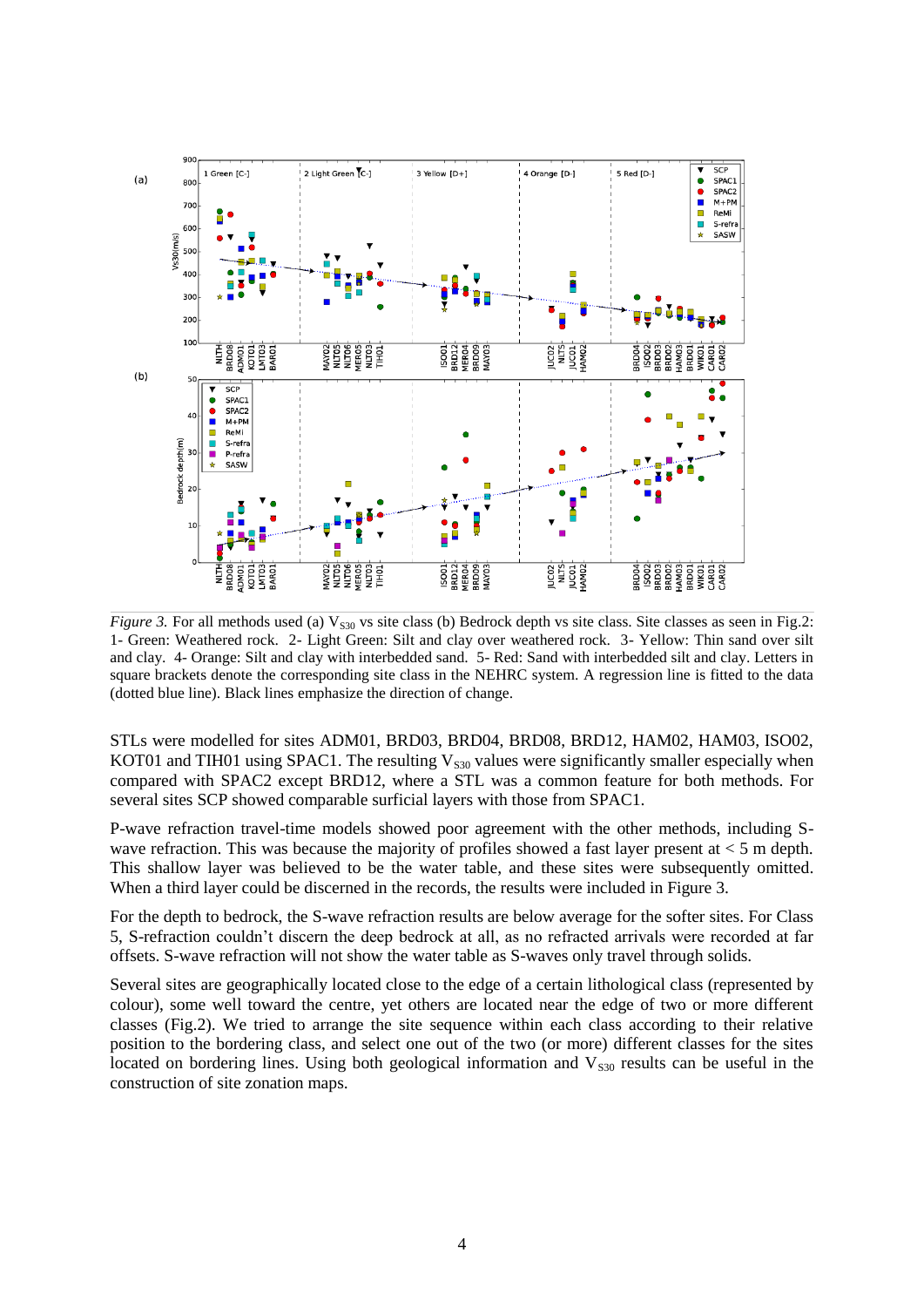#### 4 **SITE AMPLIFICATION**

In this section, we use the SUA (Seismic hazard Uncertainty Analysis) package (Robinson et al., 2006), to illustrate the effect on the regolith site response derived from the different techniques. This is based on the equivalent linear approach (Bardet et al., 2000; Idriss and Sun, 1992). The 2012/08/06 Tamworth earthquake,  $M<sub>L</sub>4.2$ , 280 km from Newcastle, was used as input rock motion for the modelling process. Modulus reduction and damping ratio curves were taken from average values of rock, clay and sand.

We calculate the amplification factors AF and the resonant periods RP (where the max amplification factor is observed) from the observed velocity profiles. In Fig.4a, the AFs oscillate between 1.4 and 3.9 among the different methods (giving a difference of a factor of 3), with no trend related to site classes (the smaller scatter is observed for Class 5. The regolith  $V_s$  varies significantly with different sites, and we only occasionally observe low velocity layers, and these are generally thin (i.e. STL). Class 1 is not pure rock but weathered rock, with several meters of silty clay.



*Figure 4.* For most methods used (a) Amplification factors (AF) vs site class and (b) Resonant Periods (RP) vs site class. Site classes: 1- Green: Weathered rock. 2- Light green: Silt and clay over weathered rock. 3- Yellow: Thin sand over silt and clay. 4- Orange: Silt and clay with interbedded sand. 5- Red: Sand with interbedded silt and clay. Letters in square brackets denote the corresponding site classes in the NEHRC system. A regression line is fitted to the data (dotted blue line). Black arrows emphasize the direction of change.

Higher AF values are observed for those sites and methods where there is high velocity ratio (SPAC2 and S-wave refraction). High AFs can be related to shallow bedrocks, as energy tends to accumulate near surface, especially if there is a large velocity ratio. This could be the reason why Class 1 has the highest AFs overall observed. High AFs also occur at shorter periods (Fig.5). Bar01 for SPAC2 (max AF 3.7) has one of the highest velocity ratios and although  $V_{S30}$  is similar to SPAC1, their AFs difference is due to different velocity ratios from the two methods. This is also confirmed by our modelling, where AFs ~ 3.2 are calculated for  $V_{S_{\text{bedrock}}} / V_{S_{\text{regolith}}} > 3.5$  and bedrock depths of < 25 m. There may be another factor affecting the AF, as the modelling indicates. When the regolith  $V_s$  is low and the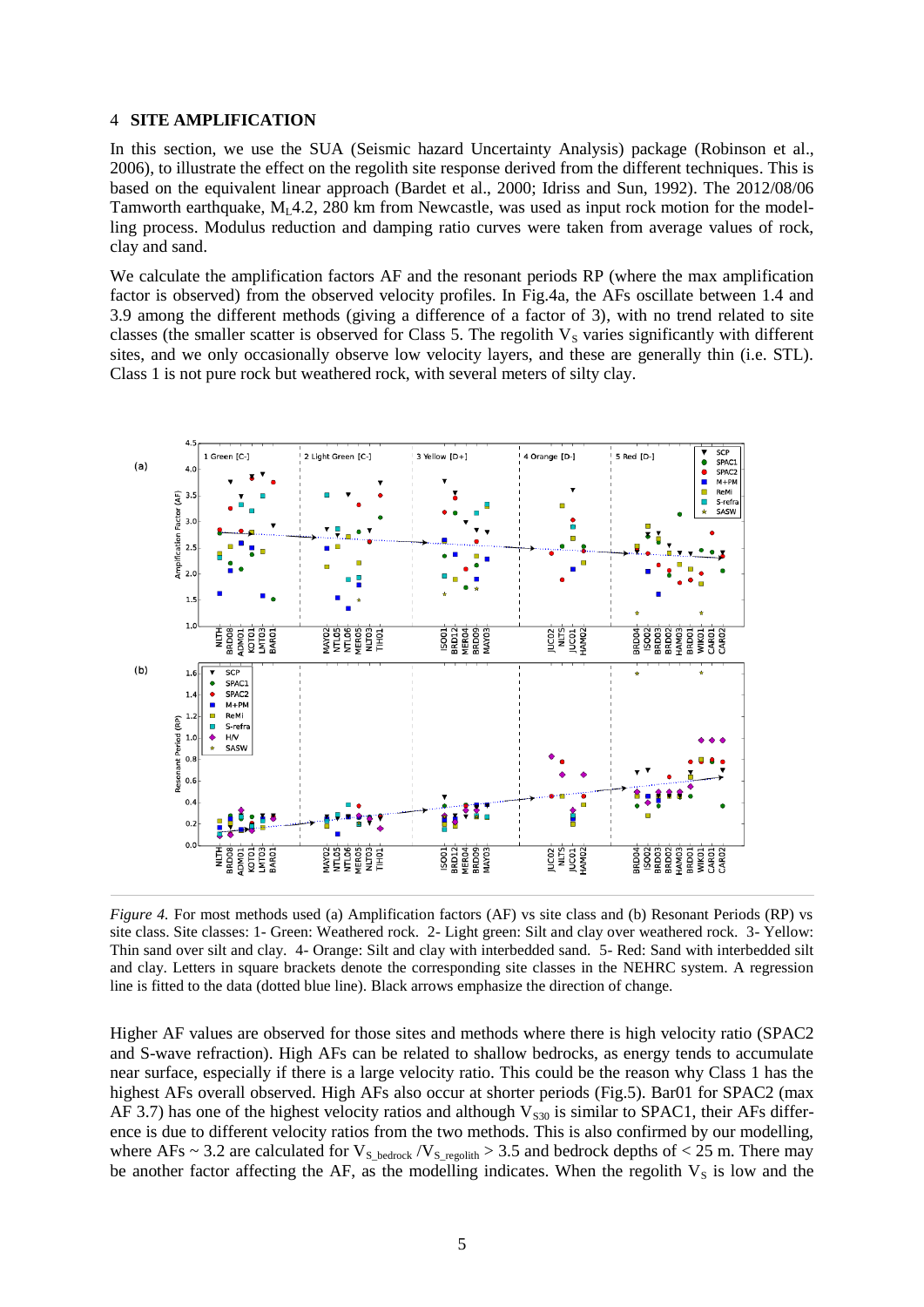bedrock depth shallow, AFs tend to be high at shorter periods even for smaller velocity ratios. Both our data and modelling indicate that high velocity ratio is the factor contributing the most.

There are some cases where shallow bedrock is related to low amplification. The low values for the M+PM method are mostly observed for Class 5, where the bedrock is deep, the regolith  $V_s$  low, and the method failed to 'see' the bedrock (gradational velocity models are responsible for low AFs).

The shape of the amplification curve (AC) can also reveal further information related to local maximums at other periods that may correlate with the natural period of buildings. For each class, the median value was calculated for the whole AC (Fig.5). SASW method was excluded as the very few results available had unusually low AFs. For period  $T > 0.5$  s, the order of the ACs agree with the response spectra for hard to soft soil classes (Standard Australia, 2007), with Class 5 materials having a much higher amplification than the other types. The variations at  $T > 1$  s are believed to be due to the characteristics of the input source earthquake. On the other hand, for  $T < 0.5$  s, the AFs are most likely related to local surficial differences, including the class classifications. As we have seen before, shifting sites in and among classes plays a significant role in establishing a meaningful trend in  $V_{S30}$  values and the order of the maximum AFs for  $T < 0.5$  s may be heavily influenced by the transition zones between the different geological formations. Standard deviation is very large at these low periods, while at longer periods it diminishes. For some classes (i.e. Class 3) it is much greater than the curves themselves, rendering the median values statistically insignificant. However, for  $0.5 < T < 1.5$  s, the scattering diminishes.



Figure 5 *Amplification curve (AC) median for all techniques and site classes. Site class: Green: Weathered rock. Light green: Silt and clay. Yellow: Thin sand over silt and clay. Orange: Silt and clay with interbedded sand. Red: Sand with interbedded silt and clay. Dashed lines denote +/-1 standard deviation for each class.*

### 5 **DISCUSSION**

Different types of measurements show variability in results at each site. Despite the differences,  $V_{s30}$ , bedrock depth and RP, examined across the five soil types of Figure 2, exhibit the following trends from firm soil (weathered rock) to soft soil (sand-silk-clay):  $V_{s30}$  decreases, while bedrock depth and RP increase. Slight reorganisation of the sites in relation to the regional geology, gives more meaningful trends in the above three parameters (compared with random intra- and inter-positioning), suggesting that the geological boundaries displayed on Figure 2 may need to be redrawn due to extended transition zones between classes.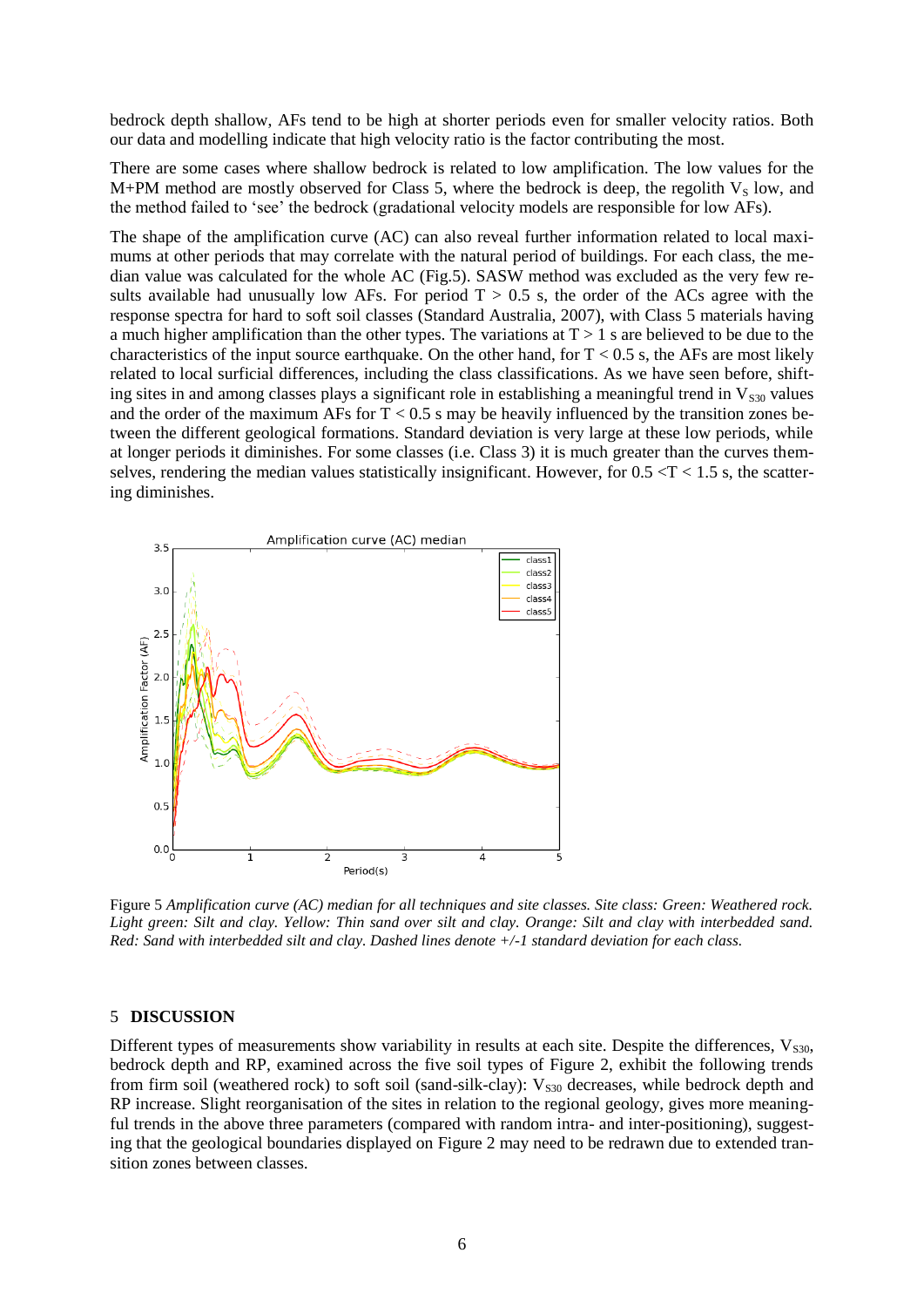Our results suggest that although  $V_{S30}$  estimations do correspond to the NEHRP or AS1170.4 building codes, there is no overall correlation between  $V_{s30}$  and amplification (Castellaro et al., 2008; Zaslavsky et al., 2012). The maximum AFs, being observed at short periods (0.2<T<0.4 s) are scattered and with large deviation, largely influenced by surficial geology and complications arising between the different geological formations. However, for  $T > 0.5$  s, the AC for all classes follow the order expected when transition exists from hard to soft site classes.

Our results have shown agreement for the regolith velocity but large variation for the bedrock velocity. Given the fact that the velocity contrast between bedrock and the overlying regolith is crucial for the AF, this may be the most important limitation in amplification studies using  $V<sub>S30</sub>$  techniques, where the bedrock velocity remains an assumption even in the case of the SCP.

STLs can lower  $V_{s30}$  and increase AF values. Not all methods can detect the presence of STLs. If SCP is the most realistic method (though obtrusive) SPAC1 (and to a lesser degree SPAC2 and ReMi) is the only method that captures the surficial changes seen in SCP. As the variation between models has shown, even a little change in the input model can significantly affect the AF. A model that captures more details of the subsurface under a site is therefore much more valuable than a simplified one.

In general, where the difference between methods is more than  $\sim$ 20%, the variation can be attributed to inherent method limitations and/or acquisition parameters. SPAC1, SPAC2 and ReMi methods, due to their lower frequency content, provided better imaging over depth, capturing the bedrock where it was deep. In contrast, P- and S-wave refraction showed limitations due to poor-signal to noise ratio for far offsets required for deeper bedrock refractions. Improvement in far offset first arrivals in the refraction data could provide bedrock velocities and depth. M+PM and ReMi data interpretation by two independent groups resulted in bedrock Vs discrepancies, while M+PM showed inability to 'see' the bedrock especially at sites with low Vs due to unconsolidated sediments.

The AF values can nevertheless be used for a relative comparison between the different techniques. For that, the median and standard deviation at each site are calculated, and grouped together for each technique. Figure 6 shows the deviation from the median for all techniques. For the arbitrary amplification factor of 0.5 (which corresponds to a difference of half a given median amplification value), 60% (SCP), 75% (SPAC1 and SPAC2) and 87% (ReMi) lay below 0.5. These are the smallest deviations for all techniques. Assuming that the median trend is a 'true' representation of the AF, half a factor in amplification uncertainty is still acceptable for seismic hazard and so, from this point of view passive methods seem to be more appropriate. From the point of view of seismic engineering, overestimation of AF for a particular area would lead to fewer casualties than underestimation. In this sense, SCP and SPAC2 methods give best results.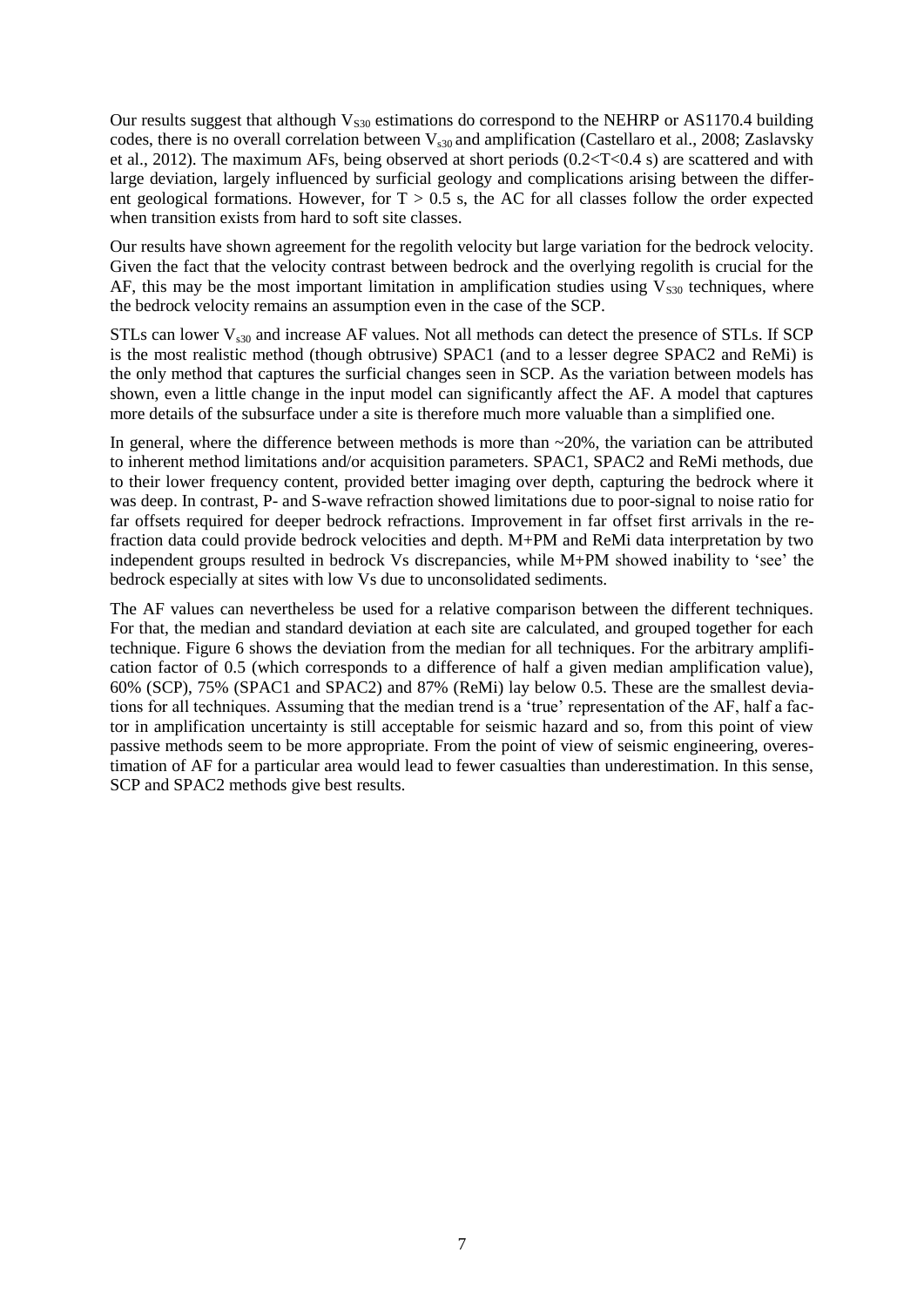

*Figure 6* Amplification factor (AF) deviation from the median for each site. The different techniques are then separately grouped. The crosses show measurements for all techniques. Dark crosses represent the median (from the deviation from median) for each technique. Dashed line is an arbitrary cut-off of 0.5 for the AF deviation.

#### 6 **CONCLUSIONS**

- 1. V<sub>S30</sub>, depth to bedrock and resonant period are well correlated with the regional geology, but not the maximum amplification (AF). Instead of the AF, the spectral response at  $T > 0.5$  s increases for hard to soft site classes.
- 2. Consideration of site location in relation to the regional geology gives more meaningful  $V_{S30}$  and bedrock depth values than random arrangement within clusters. Slight rearrangement of sites located at edges of different formations suggests that the geological boundaries may need to be redrawn due to transition zones.
- 3. A large velocity ratio between regolith and bedrock is the most important parameter affecting the AF. The velocity of the bedrock has shown large discrepancy among techniques, and therefore is the source of the most uncertainty in calculating the AF.
- 4. Comparison between the different techniques shows that:
	- a. Surficial thin low velocity layers are important for  $V_{s30}$  estimation and the amplification. Methods such as SPAC1 and SCP are more capable to detect these layers.
	- b. From a hazard point of view, SPAC2, SCP and S-wave refraction profiles, resulting in high velocity ratios and consequently higher AF values, are preferable over M+PM and SASW (low velocity ratios).
	- c. Passive methods (SPAC1, SPAC2 and ReMi) give the smallest deviations from the AF median and therefore are preferable over active methods. The SPAC1 and SPAC2 techniques have smaller discrepancies in bedrock  $V<sub>S</sub>$  than M+PM and ReMi techniques, and therefore are the most reliable among the passive methods.
- 5.  $V_{S30}$  estimation is a highly empirical process. Further method refinement may be needed to understand and/or reduce the observed difference among techniques. Given that each technique has its own advantages as well as limitations, a careful examination and comparison can potentially bring forth fruitful results.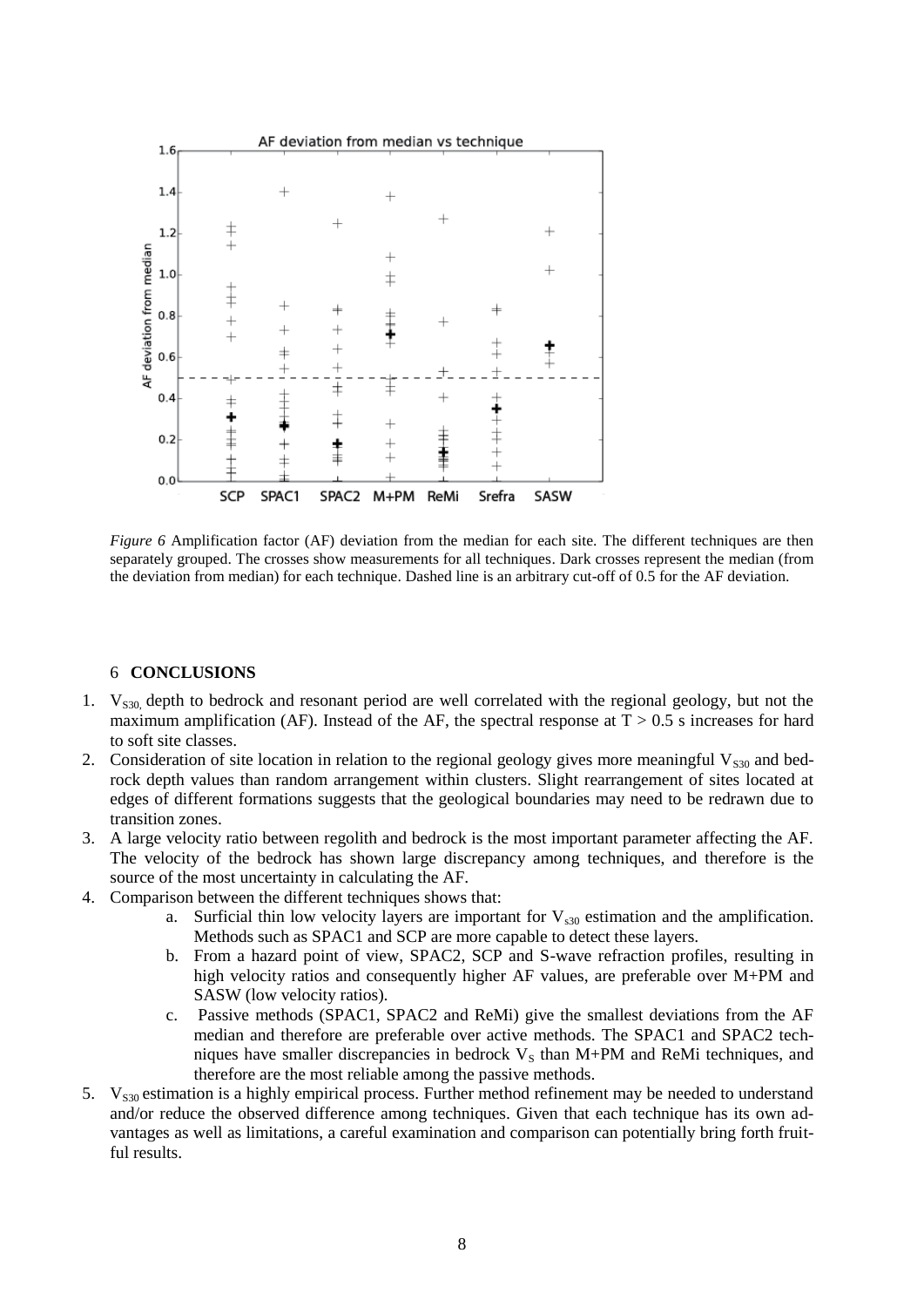#### REFERENCES:

- Aki, K., 1957. Space and time spectra of stationary stochastic waves, with special reference to microtremors. *Bulletin of the Earthquake Research Institute*, 35, 415-457.
- Asten, M.W., 2006. On bias and noise in passive seismic data from finite circular array data processed using SPAC methods: *Geophysics*, 71 (6), V153-V162.
- Asten, M.W., Collins, C., Volti, T. and T. Ikeda, 2013. The good, the bad and the ugly lessons from and methodologies for extracting shear-wave velocity profiles from microtremor array measurements in urban Newcas-<br>tle, NSW: Extended Abstracts of the 23rd ASEG Conference and Exhibition, tle, NSW: *Extended Abstracts of the 23rd ASEG Conference and Exhibition,* <http://www.publish.csiro.au/nid/267.htm>
- Borcherdt, R.D., 1994. Estimates of site-dependent response spectra for design (methodology and justification). *Earthquake Spectra* 10, 617-653.
- Building Seismic Safety Council, 2004. NEHRP Recommended Provisions for seismic regulations for new buildings and other structures (FEMA 450). Building Seismic Safety Council, National Institute of Building Sciences. Washington D.C.
- Castellaro, S., Mulargia, F. and P.L. Rossi, 2008. V<sub>s30</sub>: Proxy for seismic amplification? *Seismol. Res. Lett.* 79, 540–543.
- Collins, C., Kayen, R., Carkin, B., Allen, T., Cummins, P. & McPherson, A. 2006. Shear wave velocity measurement at Australian ground motion seismometer sites by the spectral analysis of surface waves (SASW) method. *Earthquake Engineering in Australia, Canberra, ACT, November 24-26, 2006, Proceedings: Australian Earthquake Engineering Society*, 173-178.
- Crump, C., 2001. Seismic amplification of alluvial soils in the Newcastle Basin. (IVL 4550). Dept. of Civil, surveying and environmental engineering, The University of Newcastle, Australia.
- Dhu, T. and T. Jones (editors), 2002. Earthquake Risk in Newcastle and Lake Macquarie. *Rec. Geosci. Aust.* Record 2002/15, Geoscience Australia, Canberra.
- Kayen, R.E., Carkin, B.A., Allen, T., Collins, C., McPherson, A. & Minasian, D. 2014. *Shear-wave velocity and site-amplification factors for 50 Australian sites determined by the spectral analysis of surface waves method*. U.S. Geological Survey, Open-File Report 2014–1264, 118 pp, http:/dx.doi.org/10.3133/ofr20141264.
- Louie, J.N., 2001. Faster, better shear-wave velocity to 100meters depth from refraction microtremor arrays, *Bull. Seismol. Soc. Am.* 91, 347–364.
- McNamara, D.E., Stephenson, W.J., Odum, J.K., Williams, R.A. and L. Gee (2014). Site response in the eastern United States: A comparison of Vs30 measurements with estimates from horizontal:vertical spectral ratios, *Geological Society of America Special Papers*,509, p. SPE 509-04, first published on September 30, 2014, doi:10.1130/2015.2509(04).
- McPherson, A. and L. Hall, 2013. Site Classification for Earthquake Hazard and Risk Assessment in Australia. *Bulletin of the Seismological Society of America* April 2013 103:1085-1102.
- McPherson, A. and L. Hall, 2007. Development of the Australian National Regolith Site Classification Map,<br>Rec. Geosci. Aust. 2007. no. 7. Australian Government. Canberra. 37. Available *Rec. Geosci. Aust.* 2007, no. 7, Australian Government, Canberra. 37. Available at:https://www.ga.gov.au/products/servlet/controller?event=GEOCAT\_DETAILS &catno=65240
- Nakamura, Y., 1989. A method for dynamic characteristics estimation of subsurface using microtremor on the ground surface: *Quality report* of RTRI. Railway Technical Research Institute/Tetsudo Gijutsu Kenkyujo, Japan, 25-33.
- Nazarian, S.K., Stokoe K. and W. Hudson, 1983. Use of spectral analysis of surface waves method for determination of moduli and thicknesses of pavement systems *Transportation Research Record* no. 930, 38- 45.
- NSW Department of Public Works and Services, 1998. Clarence/Coffs Harbour Regional Water Supply Shannon Creek Dam Site, Concept Design Stage, *Geological Investigation*, 97, GC58A 1.
- Odum, J.K., Stephenson, W.J., Williams, R.A. and C. von Hillebrandt-Andrade, 2013.  $V_{s30}$  and spectral response from collocated shallow, active- and passive-source Vs data at 27 sites in Puerto Rico, *Bulletin Seismological Society of America,* v. 103, no. 5, p. 2709-2728, doi:10.1785/0120120311.
- Park, C.B., Miller, R.D., and J. Xia, 1999. Multichannel analysis of surface waves (MASW). *Geophysics,* 64, 800-808.
- Robinson, D., Dhu, T. and J. Schneider, 2006. SUA: A computer program to compute regolith site-response and estimate uncertainty for probabilistic seismic hazard analyses, *Comput. Geosci.* 32, 109–123.
- Standards Australia, 2007. Minimum design loads on structures (known as the SSA Loading Code), AS1170.4- 2007 Part 4: Earthquake loads (2nd edition). *Standards Australia* (Standards Association of Australia), Homebush, NSW.
- Stephenson, W.J., Odum, J.K., McNamara, D.E., Williams, R.A. and S.J. Angster, 2015. Ground motion site effects from multi-method shear-wave velocity characterization at 16 seismograph stations deployed for aftershocks of the August 2011 Mineral, Virginia, earthquake, in J.W. Horton, M.C. Chapman, and R.A. Green eds., *Geological Society of America Special* Paper 509: The 2011 Mineral, Virginia, Earthquake, and Its Significance for Seismic Hazards in Eastern North America, doi:10.1130/2015.2509(03).
- Wathelet, M., Jongmans, D. and M. Ohrnberger, 2004. Surface wave inversion using a direct search algorithm